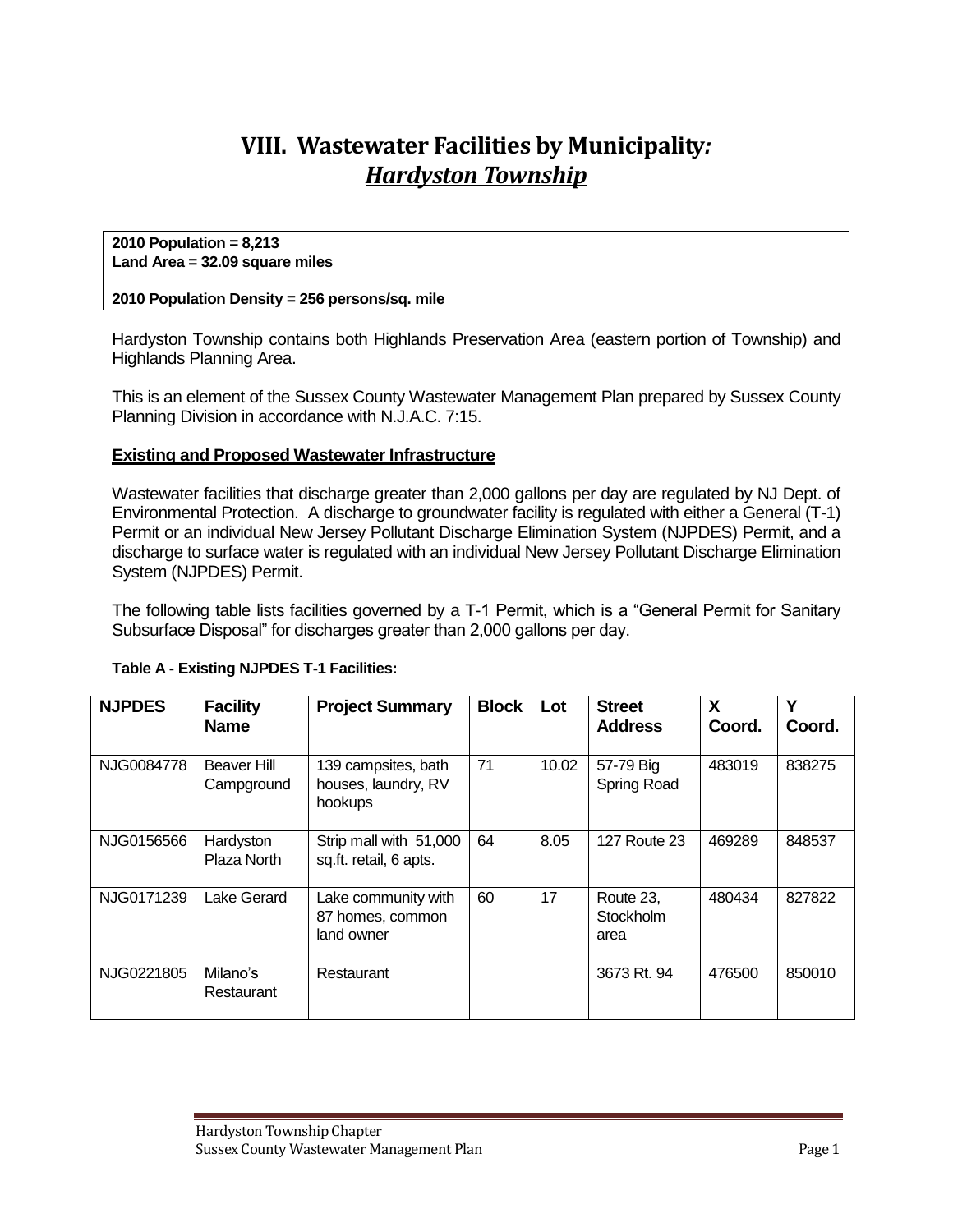The regional wastewater treatment facility owned and operated by the Sussex County Municipal Utilities Authority (SCMUA) is located in Hardyston Twp. The Upper Wallkill Water Pollution Control Facility has a surface water discharge to the Wallkill River. Hardyston Twp. has a Municipal Utilities Authority, and a wastewater collection system with 8 pump stations that conveys wastewater flow to the Upper Wallkill SCMUA facility.

### **Build-out and Sewer Capacity Analysis**

**Table B** provides a breakdown of the acreage of land available for development in the Highlands Planning Area within each general zone of the municipality, based on the DEP Model for build-out analysis. There is no DEP formula for projecting industrial flows, so they can be forecast in the future when there is a basis for projecting industrial flows. The DEP Model is a regional model, and buildout projections can be further refined with local input.

| Table B- Projected Flow for Future Development at Build-out, for Twp. Sewer Service Area |                             |                                    |                                         |                                   |  |
|------------------------------------------------------------------------------------------|-----------------------------|------------------------------------|-----------------------------------------|-----------------------------------|--|
| Zone                                                                                     | Developable<br>Area (Acres) | <b>Square Feet</b><br>(commercial) | <b>Res. Density</b><br>(Units per Acre) | <b>Total Res.</b><br><b>Units</b> |  |
| Commercial                                                                               | 230                         |                                    |                                         | 1,056                             |  |
| Recreation (CR)                                                                          |                             |                                    |                                         | (based on Twp.                    |  |
|                                                                                          |                             |                                    |                                         | approval)                         |  |
| Commercial                                                                               | 34.4                        | 391,920 sq.ft                      |                                         |                                   |  |
| Recreation                                                                               |                             | (based on Twp.                     |                                         |                                   |  |
| (Village Center)                                                                         |                             | approval)                          |                                         |                                   |  |
| <b>Medium Density</b>                                                                    | 51.6                        |                                    | 4.5                                     | 232                               |  |
| Residential (R-4)                                                                        |                             |                                    |                                         |                                   |  |
| Minimum Impact                                                                           | 39.5                        |                                    | 0.3                                     | 12 <sup>°</sup>                   |  |
| Development 3                                                                            |                             |                                    |                                         |                                   |  |
| $(MIDD-3)$                                                                               |                             |                                    |                                         |                                   |  |
| Min. Impact                                                                              | $\overline{0}$              |                                    | $\overline{0.2}$                        | $\mathbf 0$                       |  |
| Development 5                                                                            |                             |                                    |                                         |                                   |  |
| $(MIDD-5)$                                                                               |                             |                                    |                                         |                                   |  |
| Neighborhood                                                                             | 13.7                        | $FAR = 0.2$                        |                                         |                                   |  |
| Commercial (B-1)                                                                         |                             | 119,355 sq. ft                     |                                         |                                   |  |
| Residential                                                                              | 2.4                         |                                    |                                         |                                   |  |
| Commercial (RC)                                                                          |                             |                                    |                                         |                                   |  |
| <b>Town Center</b>                                                                       | 39.9                        | $FAR = 0.25$                       |                                         |                                   |  |
| <b>Shopping District</b>                                                                 |                             | 434,510 sq.ft.                     |                                         |                                   |  |
| (TC-SCD)                                                                                 |                             |                                    |                                         |                                   |  |
| <b>Limited Industrial</b>                                                                | 0.7                         | $FAR = 0.25$                       |                                         |                                   |  |
| $(I-1)$                                                                                  |                             | 7,623 sq.ft.                       |                                         |                                   |  |
| Medium Industrial                                                                        | 139.6                       | $FAR = 0.25$                       |                                         |                                   |  |
| $(I-2)$                                                                                  |                             | 1,520,000 sq.ft.                   |                                         |                                   |  |
| <b>TOTAL</b>                                                                             | 552 acres                   | 945,785 sq.ft. Comm.               |                                         | 1,300 units                       |  |
|                                                                                          |                             | 1,527,620 sq.ft. Indus.            |                                         |                                   |  |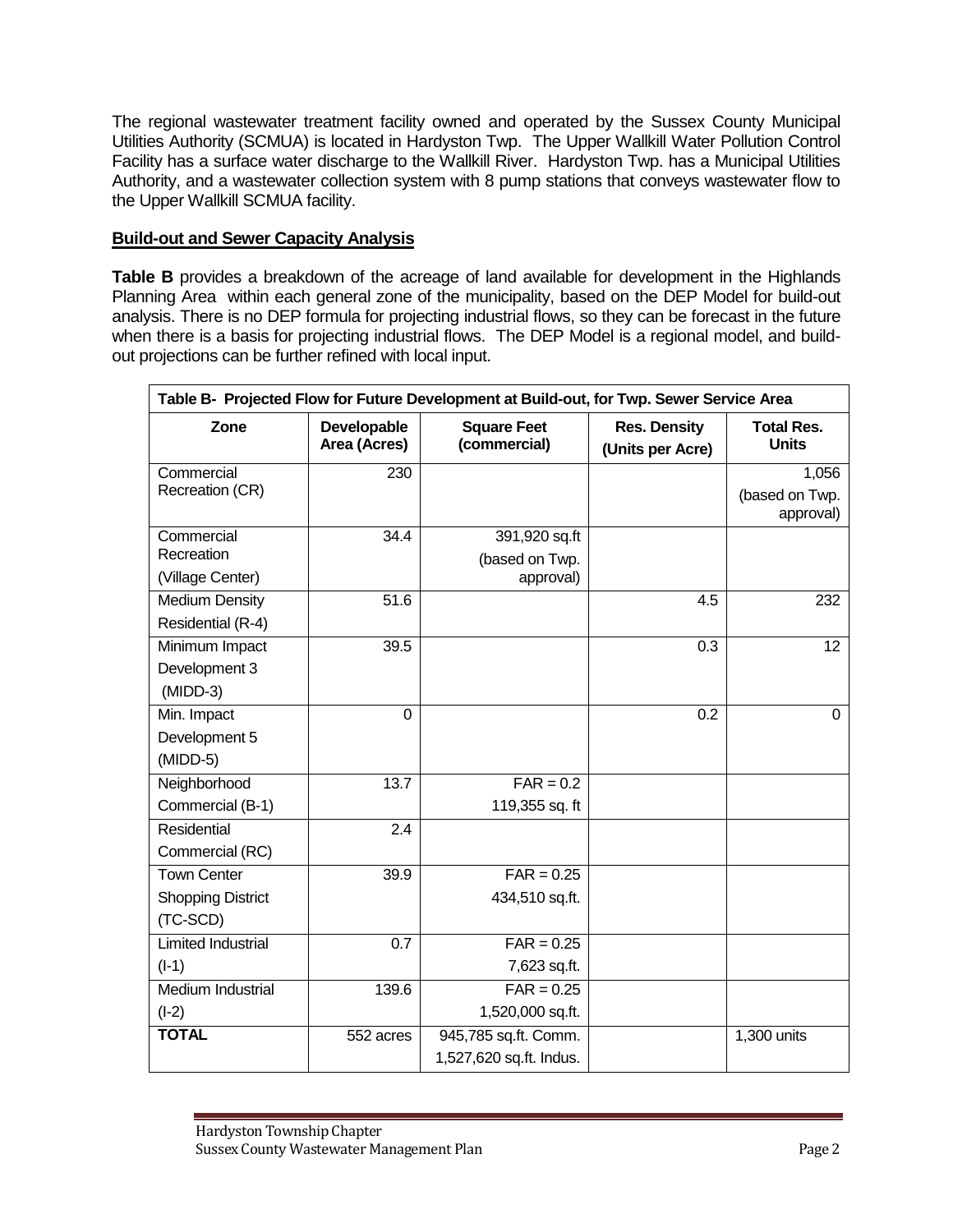Projected Flow : New res. units at build-out =  $1,300 \times 300$  GPD/unit = 390,000 GPD additional flow

New commercial sq.ft.  $= 945,785$  sq.ft. x 0.1 GPD/sq.ft.  $= 94,579$  GPD additnl.flow

New industrial sq.ft. = 1.527 Mil. Sq.ft. [Wastewater flow to be determined] No DEP formula available

|                                                                                                                             | Table B - Future Wastewater Planning Flows By Facility<br><b>Hardyston Township</b> |                                                            |                                                              |                                                      |                                                  |                                                          |                                           |                                                          |                                                               |
|-----------------------------------------------------------------------------------------------------------------------------|-------------------------------------------------------------------------------------|------------------------------------------------------------|--------------------------------------------------------------|------------------------------------------------------|--------------------------------------------------|----------------------------------------------------------|-------------------------------------------|----------------------------------------------------------|---------------------------------------------------------------|
| <b>Domestic</b><br>Wastewater<br><b>Treatment</b><br><b>Facility and</b><br><b>NJPDES</b><br><b>Permit</b><br><b>Number</b> | <b>SCMUA</b><br>(NGD)<br><b>Allocation</b>                                          | 2014<br>Existing<br>April<br><b>Flows</b><br>2015<br>(NGD) | Approved<br>Permits<br><b>Flow (MGD)</b><br>Committed<br>ГМА | Projected<br><b>Dwelling</b><br>Units<br>Residential | Projected<br><b>Flow</b><br>(USD)<br>Residential | Nonresidential<br>$(sq$ ft)<br>Projected<br><b>Space</b> | Nonresidential Flow<br>Projected<br>(NGD) | <b>Flows</b><br><b>Total Future</b><br>(NGD)<br>Planning | Allocation (MGD)<br>ਰੇ<br><b>eficit)</b><br><b>Wastewater</b> |
| <b>Sussex</b><br>County<br><b>MUA</b>                                                                                       | 0.607                                                                               | 0.294                                                      |                                                              | 1,300                                                | 0.390                                            | 945,785<br>Comm.<br>1.527 Mil<br>Indus.                  | 0.0946<br>+Industr.                       | 0.8906<br>+Industr.                                      | (.291)<br>+Industr.                                           |

The build-out analysis shows a "wastewater capacity deficit" being identified for future development. The build-out analysis is based on existing zoning, but has no timeframe attached to it. The County Wastewater Management Plan is a 20-year plan. Municipal officials can realistically assess the pace of growth that is occurring and whether additional sewer capacity and infrastructure would be needed during the next 20 years.

For municipalities served by the SCMUA regional system, one option is to purchase and transfer additional allocation from another participating municipality, if it is available. This future need has been anticipated by Hardyston Township, the Twp. Municipal Utilities Authority, and an active local developer, Crystal Springs. To address the projected wastewater allocation deficit of almost 300,000 gallons per day, a future Plan Amendment has been discussed locally for an expansion of the SCMUA treatment facility and increased discharge to groundwater. A hydrogeological study has been initiated to identify suitable locations for a future discharge to ground water of approximately 300,000 gallon per day.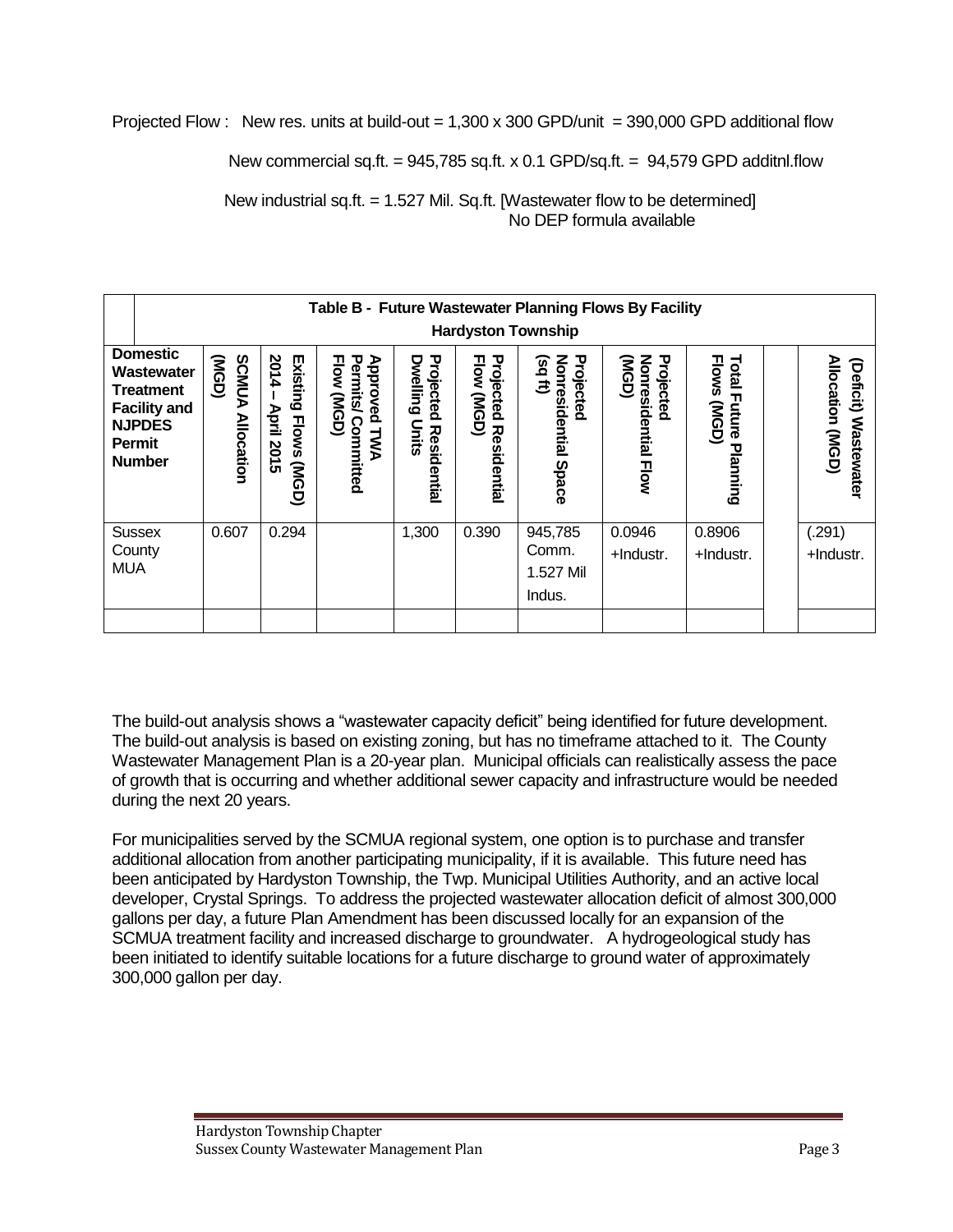## Hardyston Township Municipal Chapter – Wastewater Facilities Tables

The wastewater facility tables for all sanitary and/or process wastewater discharge to surface water facilities and those sanitary/ and/or process wastewater discharge to groundwater facilities discharging greater than 2000 gallons per day (i.e., requiring NJPDES permits) are listed below, based on whether they are domestic or industrial wastewater treatment facilities, and whether they have service areas that affect more than one municipality. The wastewater discharges are listed in Million Gallons per Day (MGD).

> **Domestic Wastewater Facilities With Sewer Service Areas in Multiple Municipalities** – The SCMUA facility is located in Hardyston and listed in the following tables.

**On-Site Domestic Treatment Facilities**– These facilities are listed in the following Tables.

**Industrial Wastewater Facilities** – These facilities are listed in following Tables.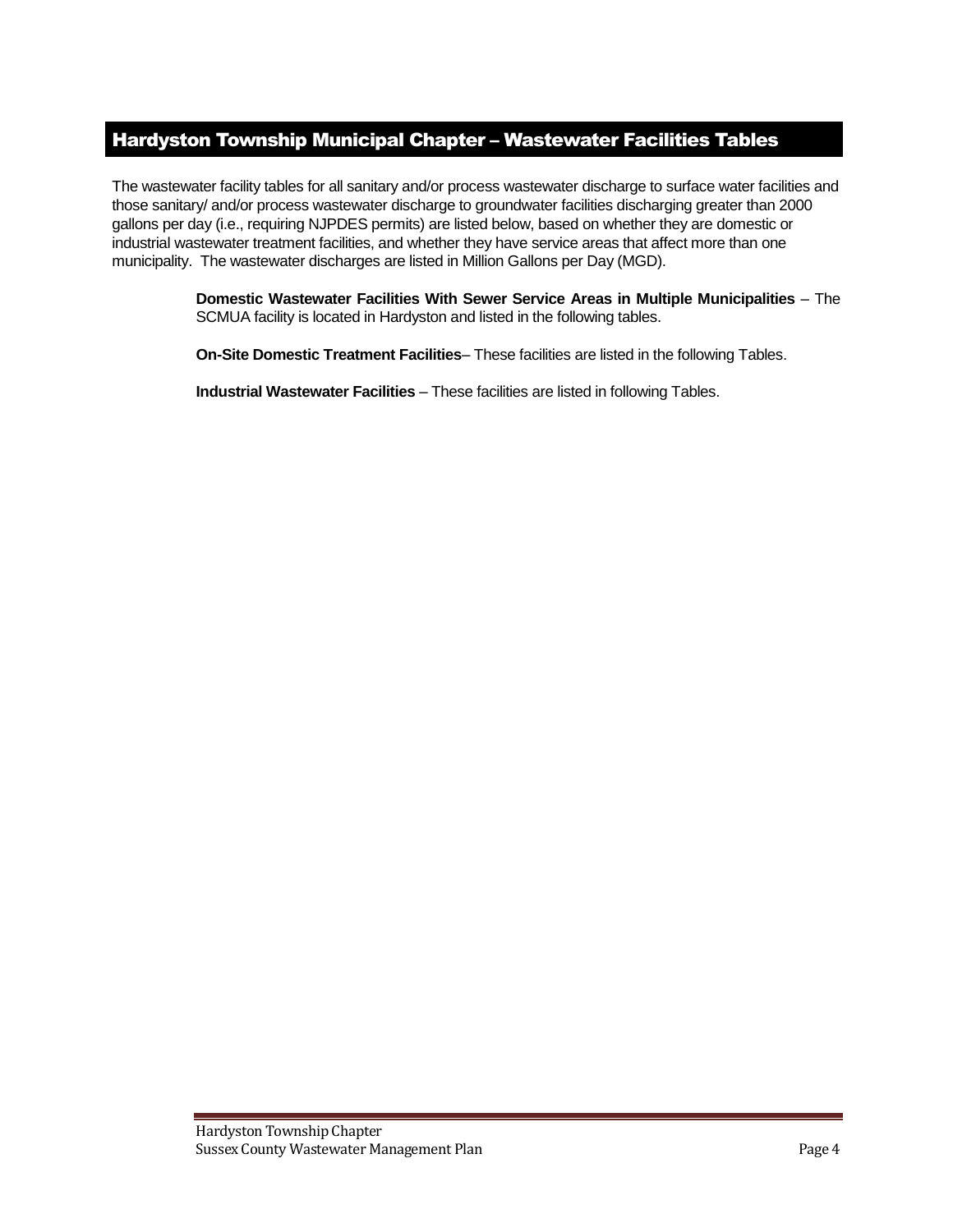### **ON-SITE DOMESTIC TREATMENT FACILITIES FACILITY NAME; BALLYOWEN GOLF CLUB**

| 1. Existing or proposed facility:                                                                                              | Existing                                                                                                                                                                                                                                   |                                   |  |  |
|--------------------------------------------------------------------------------------------------------------------------------|--------------------------------------------------------------------------------------------------------------------------------------------------------------------------------------------------------------------------------------------|-----------------------------------|--|--|
| 2. New Jersey Pollutant Discharge Elimination<br><b>System Permit Number:</b>                                                  | NJ0138720                                                                                                                                                                                                                                  |                                   |  |  |
| 3. Discharge to ground water (DGW) or surface<br>water (DSW):                                                                  | <b>DGW</b>                                                                                                                                                                                                                                 |                                   |  |  |
| 4. Receiving water or aquifer:                                                                                                 | <b>Allentown Formation Geology</b>                                                                                                                                                                                                         |                                   |  |  |
| 5. Classification of receiving water or aquifer:                                                                               |                                                                                                                                                                                                                                            |                                   |  |  |
| 6. Owner of facility:                                                                                                          | Ballyowen Golf Club USA Inc.                                                                                                                                                                                                               |                                   |  |  |
| 7. Operator of facility:                                                                                                       |                                                                                                                                                                                                                                            |                                   |  |  |
| 8. Co-Permittee of facility (where applicable):                                                                                |                                                                                                                                                                                                                                            |                                   |  |  |
| 9. Location of facility:                                                                                                       |                                                                                                                                                                                                                                            |                                   |  |  |
| a. Municipality & County                                                                                                       | Hardyston Township - Sussex County                                                                                                                                                                                                         |                                   |  |  |
| b. Street address                                                                                                              | 105 Wheatsworth Road                                                                                                                                                                                                                       |                                   |  |  |
| c. Block(s) and Lot(s)                                                                                                         |                                                                                                                                                                                                                                            |                                   |  |  |
| 10. Location of discharge (i.e. degrees, minutes,                                                                              |                                                                                                                                                                                                                                            |                                   |  |  |
| seconds):                                                                                                                      | b. Latitude <b>contract and the contract of the contract of the contract of the contract of the contract of the contract of the contract of the contract of the contract of the contract of the contract of the contract of the </b><br>or |                                   |  |  |
|                                                                                                                                | c. State Plane Coordinates                                                                                                                                                                                                                 |                                   |  |  |
|                                                                                                                                | X-463435 Y-838961                                                                                                                                                                                                                          |                                   |  |  |
| 11. Present permitted flow or permit condition<br>(DSW) or daily maximum (DGW):                                                | <b>MGD</b>                                                                                                                                                                                                                                 |                                   |  |  |
| *13. Summary of population served/to be served<br>including major seasonal fluctuations:                                       | Current (Year 2015)<br>Population                                                                                                                                                                                                          | <b>Build-out</b><br>Population    |  |  |
| <b>Total</b>                                                                                                                   |                                                                                                                                                                                                                                            |                                   |  |  |
| *14. Summary of wastewater flow received/to be<br>received as a 3-day average flow for DSW or a<br>daily maximum flow for DGW: | Current (Year 2015) Flow<br>(in MGD)                                                                                                                                                                                                       | <b>Build-out Flow</b><br>(in MGD) |  |  |
| <b>Residential flow</b>                                                                                                        |                                                                                                                                                                                                                                            |                                   |  |  |
| <b>Commercial flow</b>                                                                                                         |                                                                                                                                                                                                                                            |                                   |  |  |
| <b>Industrial flow</b>                                                                                                         |                                                                                                                                                                                                                                            |                                   |  |  |
| Infiltration/Inflow                                                                                                            |                                                                                                                                                                                                                                            |                                   |  |  |
| <b>Facility Total</b>                                                                                                          | 0.0019 MGD                                                                                                                                                                                                                                 | 0.004 MGD                         |  |  |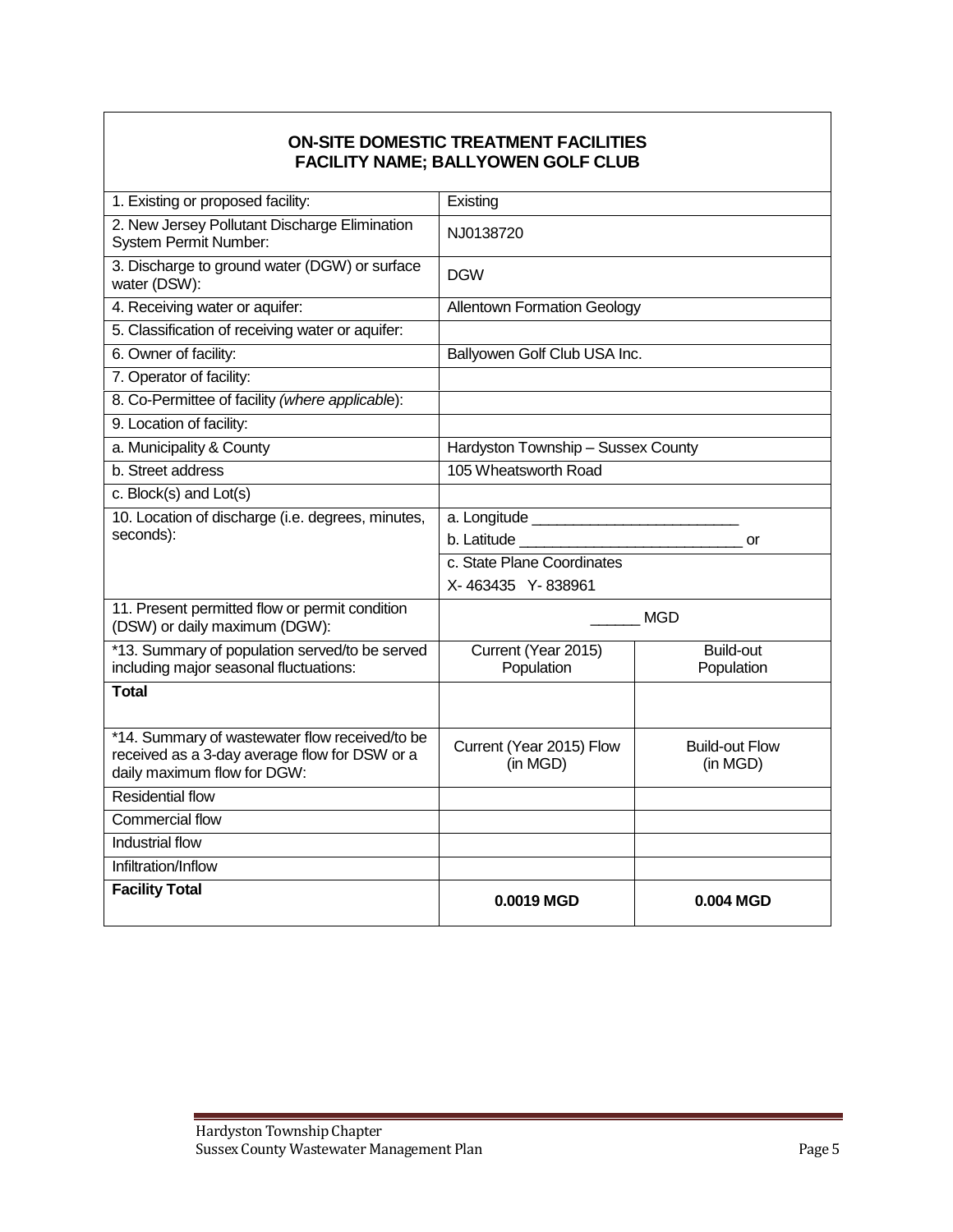### **ON-SITE DOMESTIC TREATMENT FACILITIES FACILITY NAME: CHRISTIAN FAITH FELLOWSHIP CHURCH**

| 1. Existing or proposed facility:                                                                                              | Existing                             |                                   |  |  |
|--------------------------------------------------------------------------------------------------------------------------------|--------------------------------------|-----------------------------------|--|--|
| 2. New Jersey Pollutant Discharge Elimination<br><b>System Permit Number:</b>                                                  | NJ0157007                            |                                   |  |  |
| 3. Discharge to ground water (DGW) or surface<br>water (DSW):                                                                  | <b>DGW</b>                           |                                   |  |  |
| 4. Receiving water or aquifer:                                                                                                 | <b>Mixed Gneiss Geology</b>          |                                   |  |  |
| 5. Classification of receiving water or aquifer:                                                                               |                                      |                                   |  |  |
| 6. Owner of facility:                                                                                                          | Christian Faith Fellowship Church    |                                   |  |  |
| 7. Operator of facility:                                                                                                       |                                      |                                   |  |  |
| 8. Co-Permittee of facility (where applicable):                                                                                |                                      |                                   |  |  |
| 9. Location of facility:                                                                                                       |                                      |                                   |  |  |
| a. Municipality & County                                                                                                       | Hardyston Twp. - Sussex County       |                                   |  |  |
| b. Street address                                                                                                              | Route 94                             |                                   |  |  |
| c. Block(s) and Lot(s)                                                                                                         | Block 75 Lots 60-62                  |                                   |  |  |
| 10. Location of discharge (i.e. degrees, minutes,                                                                              |                                      |                                   |  |  |
| seconds):                                                                                                                      | or                                   |                                   |  |  |
|                                                                                                                                | c. State Plane Coordinates           |                                   |  |  |
| 11. Present permitted flow or permit condition<br>(DSW) or daily maximum (DGW):                                                | 0.003 MGD                            |                                   |  |  |
| *13. Summary of population served/to be served<br>including major seasonal fluctuations:                                       | Current (Year 2015)<br>Population    | Build-out                         |  |  |
| <b>Total</b>                                                                                                                   |                                      |                                   |  |  |
| *14. Summary of wastewater flow received/to be<br>received as a 3-day average flow for DSW or a<br>daily maximum flow for DGW: | Current (Year 2015) Flow<br>(in MGD) | <b>Build-out Flow</b><br>(in MGD) |  |  |
| <b>Residential flow</b>                                                                                                        |                                      |                                   |  |  |
| Commercial flow                                                                                                                |                                      |                                   |  |  |
| Industrial flow                                                                                                                |                                      |                                   |  |  |
| Infiltration/Inflow                                                                                                            |                                      |                                   |  |  |
| <b>Facility Total</b>                                                                                                          | 0.002                                | 0.003 MGD                         |  |  |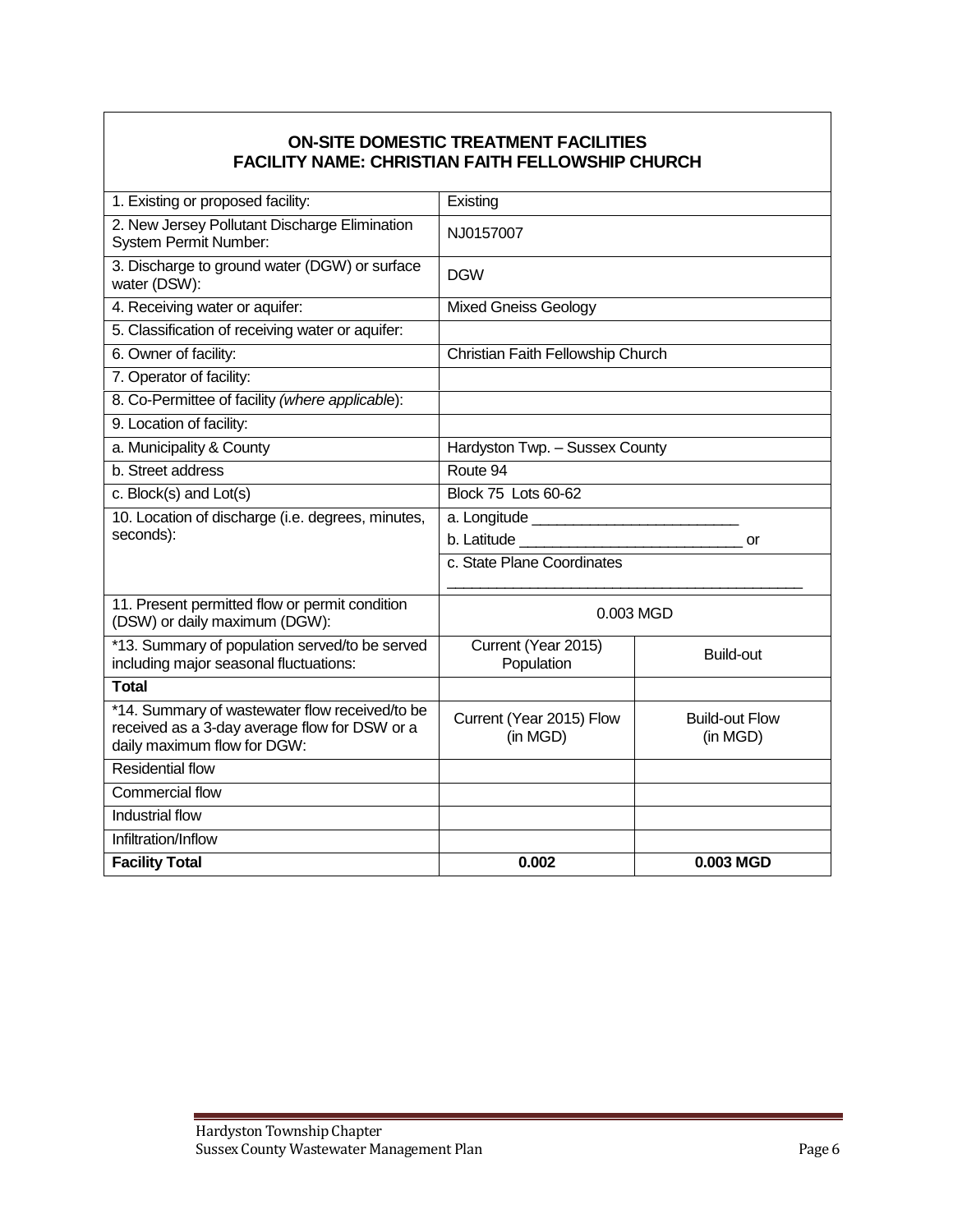### **ON-SITE DOMESTIC TREATMENT FACILITIES FACILITY NAME: SUSSEX COUNTY ICE ARENA d/b/a SKYLANDS ICE WORLD**

| *14. Summary of wastewater flow received/to be<br>received as a 3-day average flow for DSW or a<br>daily maximum flow for DGW:<br><b>Residential flow</b><br>Commercial flow<br><b>Industrial flow</b><br>Infiltration/Inflow<br><b>Facility Total</b> | Population<br>Current (Year 2015) Flow<br>(in MGD) | Population<br><b>Build-out Flow</b><br>(in MGD)<br>0.0085 |  |  |
|--------------------------------------------------------------------------------------------------------------------------------------------------------------------------------------------------------------------------------------------------------|----------------------------------------------------|-----------------------------------------------------------|--|--|
|                                                                                                                                                                                                                                                        |                                                    |                                                           |  |  |
|                                                                                                                                                                                                                                                        |                                                    |                                                           |  |  |
|                                                                                                                                                                                                                                                        |                                                    |                                                           |  |  |
|                                                                                                                                                                                                                                                        |                                                    |                                                           |  |  |
|                                                                                                                                                                                                                                                        |                                                    |                                                           |  |  |
|                                                                                                                                                                                                                                                        |                                                    |                                                           |  |  |
| <b>Total</b>                                                                                                                                                                                                                                           |                                                    |                                                           |  |  |
| *13. Summary of population served/to be served<br>including major seasonal fluctuations:                                                                                                                                                               | Current (Year 2015)                                | <b>Build-out</b>                                          |  |  |
| 11. Present permitted flow or permit condition<br>(DSW) or daily maximum (DGW):                                                                                                                                                                        | 0.0085 MGD                                         |                                                           |  |  |
|                                                                                                                                                                                                                                                        | X-486319 Y-821556                                  |                                                           |  |  |
|                                                                                                                                                                                                                                                        | c. State Plane Coordinates                         |                                                           |  |  |
| seconds):                                                                                                                                                                                                                                              |                                                    | or                                                        |  |  |
| 10. Location of discharge (i.e. degrees, minutes,                                                                                                                                                                                                      |                                                    |                                                           |  |  |
| c. Block(s) and Lot(s)                                                                                                                                                                                                                                 |                                                    |                                                           |  |  |
| b. Street address                                                                                                                                                                                                                                      | Hardyston Twp. - Sussex County<br>2765 Route 23    |                                                           |  |  |
| a. Municipality & County                                                                                                                                                                                                                               |                                                    |                                                           |  |  |
| 9. Location of facility:                                                                                                                                                                                                                               |                                                    |                                                           |  |  |
| 8. Co-Permittee of facility (where applicable):                                                                                                                                                                                                        |                                                    |                                                           |  |  |
| 7. Operator of facility:                                                                                                                                                                                                                               |                                                    |                                                           |  |  |
| 5. Classification of receiving water or aquifer:<br>6. Owner of facility:                                                                                                                                                                              | Playbiz LLC                                        |                                                           |  |  |
| 4. Receiving water or aquifer:                                                                                                                                                                                                                         | <b>Pyroxene Gneiss Geology</b>                     |                                                           |  |  |
| 3. Discharge to ground water (DGW) or surface<br>water (DSW):                                                                                                                                                                                          | <b>DGW</b>                                         |                                                           |  |  |
| 2. New Jersey Pollutant Discharge Elimination<br>System Permit Number:                                                                                                                                                                                 | NJ0132284                                          |                                                           |  |  |
| 1. Existing or proposed facility:                                                                                                                                                                                                                      | Existing                                           |                                                           |  |  |